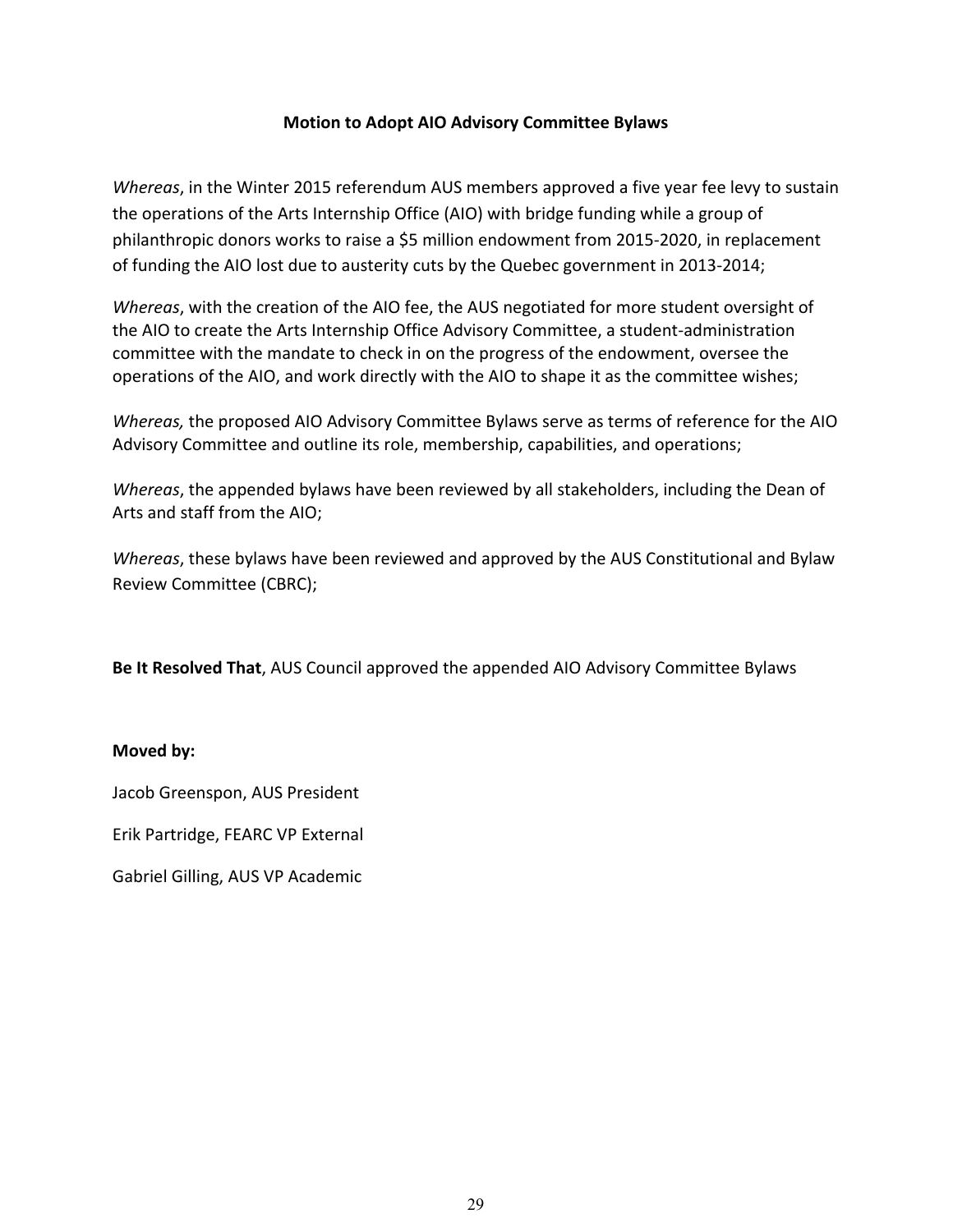# **Arts Internship Office Advisory Committee By-Laws**

### **Revision History:**

# April 6<sup>th</sup> 2016 (Ratified by AUS Council)

#### **BACKGROUND**

In 2013-2014 the Arts Internship Office (AIO) lost its main source of operational funding due to austerity cuts by the Quebec government. The Dean of Arts has gathered a group of philanthropic donors who are raising a \$5 million endowment from 2015-2020. The annual interest from this endowment will provide a sustainable source of funding for the AIO's operations. However, until the endowment is finalized, a source of bridge funding is required.

In the Winter 2015 referendum AUS members approved a five year fee levy to sustain the operations of the AIO and establish a partnership effort between students and donors. The Arts internship Office Fee is a \$14 per semester fee for students in the Faculty of Arts and \$7 for students in the Faculty of Arts & Science.

With the creation of the AIO fee, the AUS also negotiated for more student oversight of the AIO to create the Arts Internship Office Advisory Committee. This student-administration committee has the mandate to check in on the progress of the endowment, oversee the operations of the AIO, and work directly with the AIO to shape it as the committee wishes.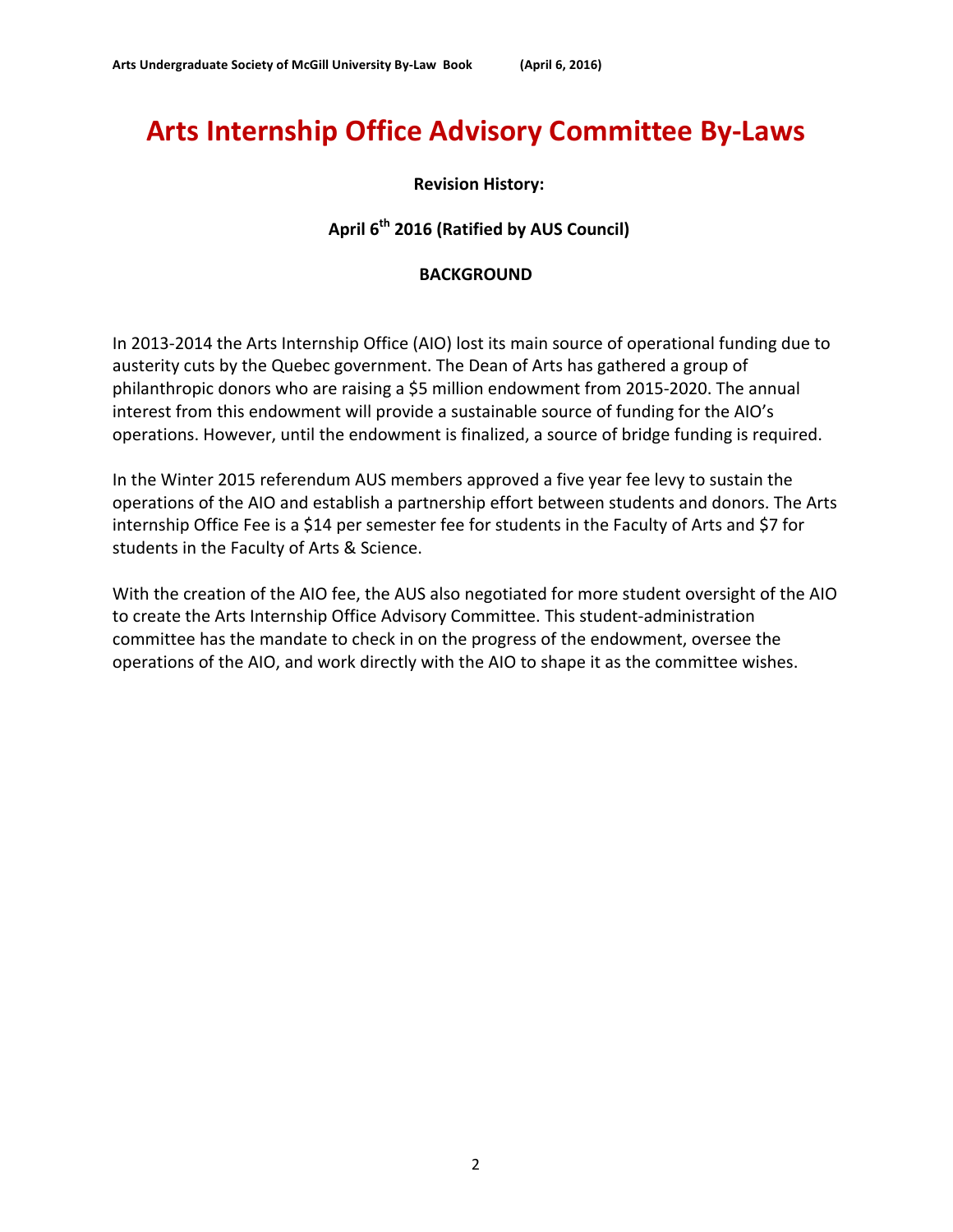# **ARTICLE 1: DEFINITIONS**

- 1.1. "AUS" shall refer to the Arts Undergraduate Society of McGill University, an accredited student association representing all undergraduate students enrolled in a Bachelor of Arts or a Bachelor of Arts & Science program at McGill University.
- 1.2. "Arts Internship Office Fee" is a non opt-outable fee levied on members of the Arts Undergraduate Society to provide funding for the Arts Internship Office
- 1.3. **"**The Arts Internship Office", or "AIO" is an office within the McGill University Faculty of Arts that provides and organizes internship funding, liaises with internal and external organizations to set up internships for McGill Arts students, and serves as the hub of internship information and support services at McGill.
- 1.4. **"**Arts Internship Office Advisory Committee", or "AIOAC" is a student-administration committee with the mandate to check in on the progress of the endowment, oversee the operations of the AIO, and work directly with the AIO to shape it as the committee wishes.

# **ARTICLE 2: GENERAL DESCRIPTION**

2.1 The sole and unique purpose of this initiative is to provide funding for the Arts Internship Office while a \$5 million endowment raised through donors over the next five years that will provide annual returns to fund the office thereafter.

#### **ARTICLE 3: MEMBERSHIP OF THE ARTS INTERNSHIP OFFICE ADVISORY COMMITTEE (AIOAC)**

- 3.1 Membership of the AIOAC shall consist of:
	- 3.1.1. The VP Academic of the AUS, who shall serve as Chair
	- 3.1.2. The VP Finance of the AUS and/or the President of the AUS
	- 3.1.3. Two Student Members at large, selected by the AUS VP Academic
	- 3.1.4. The Dean of Arts, or a delegate
	- 3.1.5. Two employees of the Arts Internship Office
- 3.2 Student members of the AIOAC interested in applying for an AIO internship should use reasonable discretion to minimize potential conflicts of interest that may arise from their involvement with the AIOAC
	- 3.2.1. Concerns about conflicts of interest shall be forwarded to the AUS VP Academic or the Dean of Arts and brought to the attention of the AIOAC
- 3.3 As Chair, the VP Academic of the AUS shall:
	- 3.3.1 Set the agenda and chair meetings of the AIOAC,
	- 3.3.2 Appoint all student representatives on the AIOAC, subject to the approval by a majority vote of AUS Legislative Council,
	- 3.3.3 Collect feedback and questions from students regarding operations of the AIO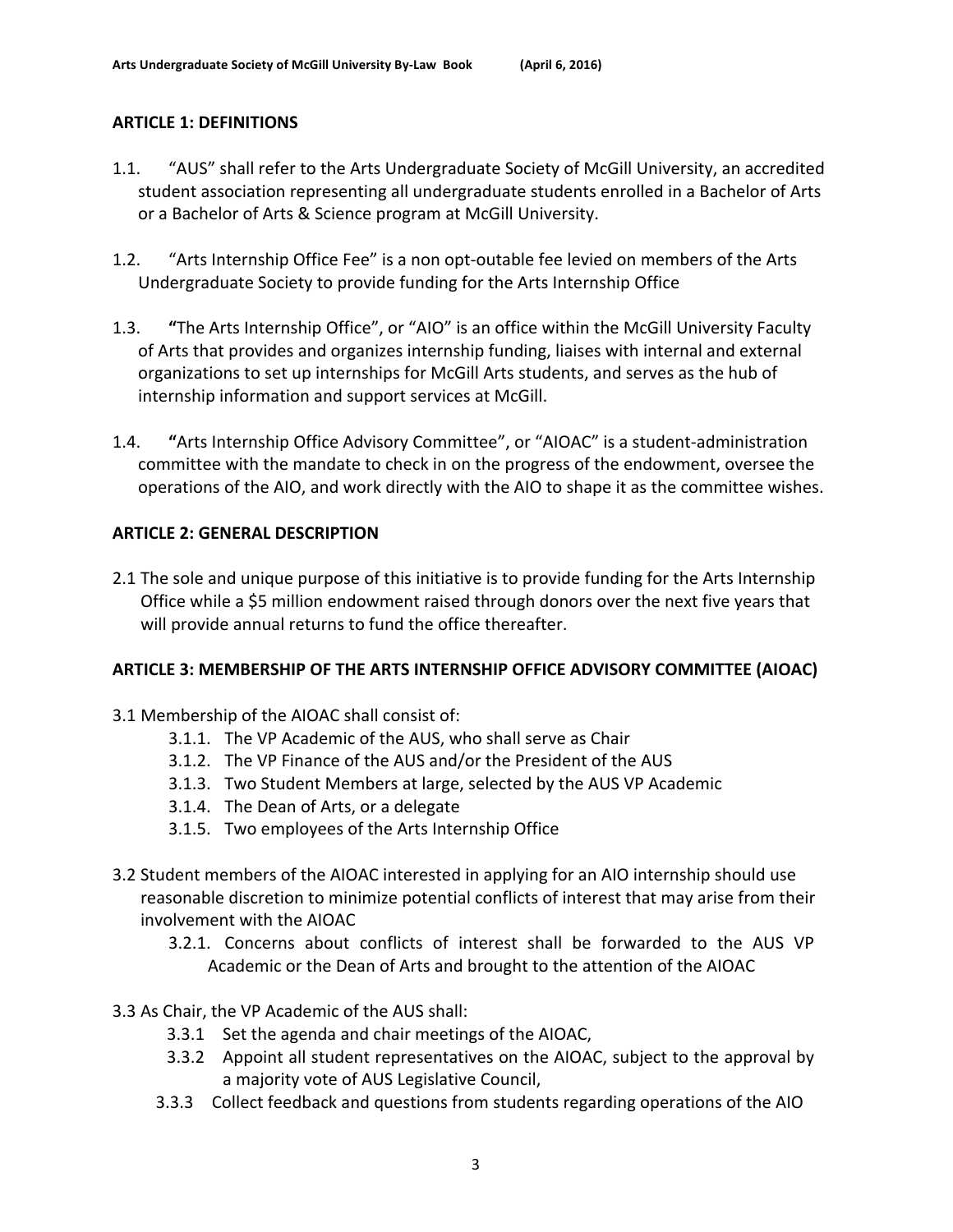3.4 Quorum for AIOAC meetings shall be three student members (including AUS Executives) and one employee of the AIO

#### **Article 4: Duties of the AIOAC**

4.1 The AIOAC will be an advisory committee to the Arts Internship Office that offers collaborative administration-student oversight of the operations of the office,

4.2 Responses to feedback and questions raised by students and submitted by the VP Academic must be reported to the AIOAC in subsequent meetings by the members of the AIO

- 4.4 Once per semester, the Chair shall report on AIOAC meetings at AUS Legislative Council. The presentation shall be made available to all students, and may include information on:
	- 4.4.1 The financial situation of the AIO, including all financial contributions from the AUS to the AIO,
	- 4.4.2 Progress of the ongoing AIO endowment campaign,
	- 4.4.3 The number of internships and awards offered in current and future years,
	- 4.4.4 Who the AIO is engaging with to coordinate internships,
	- 4.4.5 AIOs' short and long term vision and plans
- 4.5 The AIOAC shall meet at least twice per semester and the Dean shall attend at least one meeting per semester

#### **ARTICLE 5: TERMINATION OF THE AIOAC**

5.1 The AIOAC shall exist in perpetuity, unless otherwise determined by AUS Legislative Council.

#### **ARTICLE 6: COMING INTO FORCE**

6.1 These by-laws shall supersede all previous versions of the Arts Internship Office Advisory Committee by-laws.

#### **ARTICLE 7: INTERPRETATION**

7.1 These by-laws shall be interpreted in a manner consistent with the by-laws and Constitution of the AUS.

#### **ARTICLE 8 : AMENDMENTS**

8.1 Amendments to these by-laws must be first discussed with the Dean of Arts and the AIO, through the AIOAC.

8.2 Amendments to these by-laws shall follow by-law amendment procedures as laid out in Article 23 of the AUS Constitution.